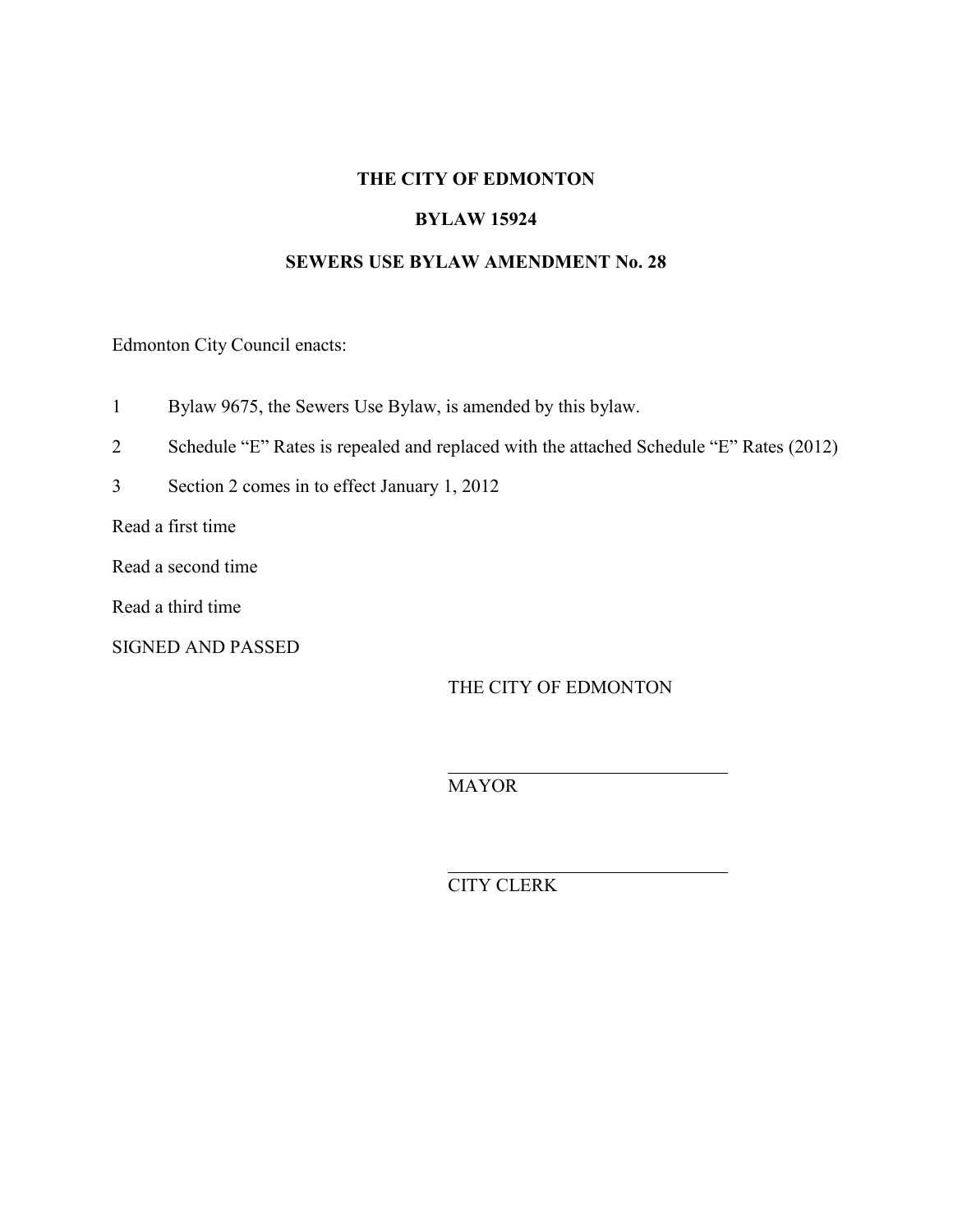## **SCHEDULE "E" RATES (2012)**

The rates in each of the following parts become effective January 1, 2012.

### **Part 1 (a) – Sanitary Sewer Charges**

Charges are based upon metered water consumption.

For this schedule "residential" shall mean an individual metered dwelling unit, and "m<sup>3</sup>" means cubic meter.

### a) **Residential Customers**

(i) Monthly Service Charge:

| Collection & Transmission \$4.83 |        |
|----------------------------------|--------|
| Wastewater Treatment             | \$2.89 |
| Total                            | \$7.72 |

(ii) Consumption Charge

| (A) Per $m^3$ per month:              |          |  |  |  |  |
|---------------------------------------|----------|--|--|--|--|
| Collection $&$ Transmission $$0.9231$ |          |  |  |  |  |
| <b>Wastewater Treatment</b>           | \$0.5526 |  |  |  |  |
| Total                                 | \$1.4757 |  |  |  |  |

- (iii)Seasonal Charge Reduction During the period April 1 to September 30, the metered water consumption used in calculating the Sanitary Sewer consumption charge will be the lesser of:
	- (A) the metered water consumption, or
	- (B) the average monthly winter consumption plus five (5) cubic meters.

Where it is not possible to calculate the average monthly winter consumption due to lack of consumption history for the entire period of October 1 to March 31, the consumption charge will be based on the metered water consumption.

### b) **Commercial/Industrial Customers**

(i) Monthly Service Charge:

Collection & Transmission \$4.83

Wastewater Treatment \$2.89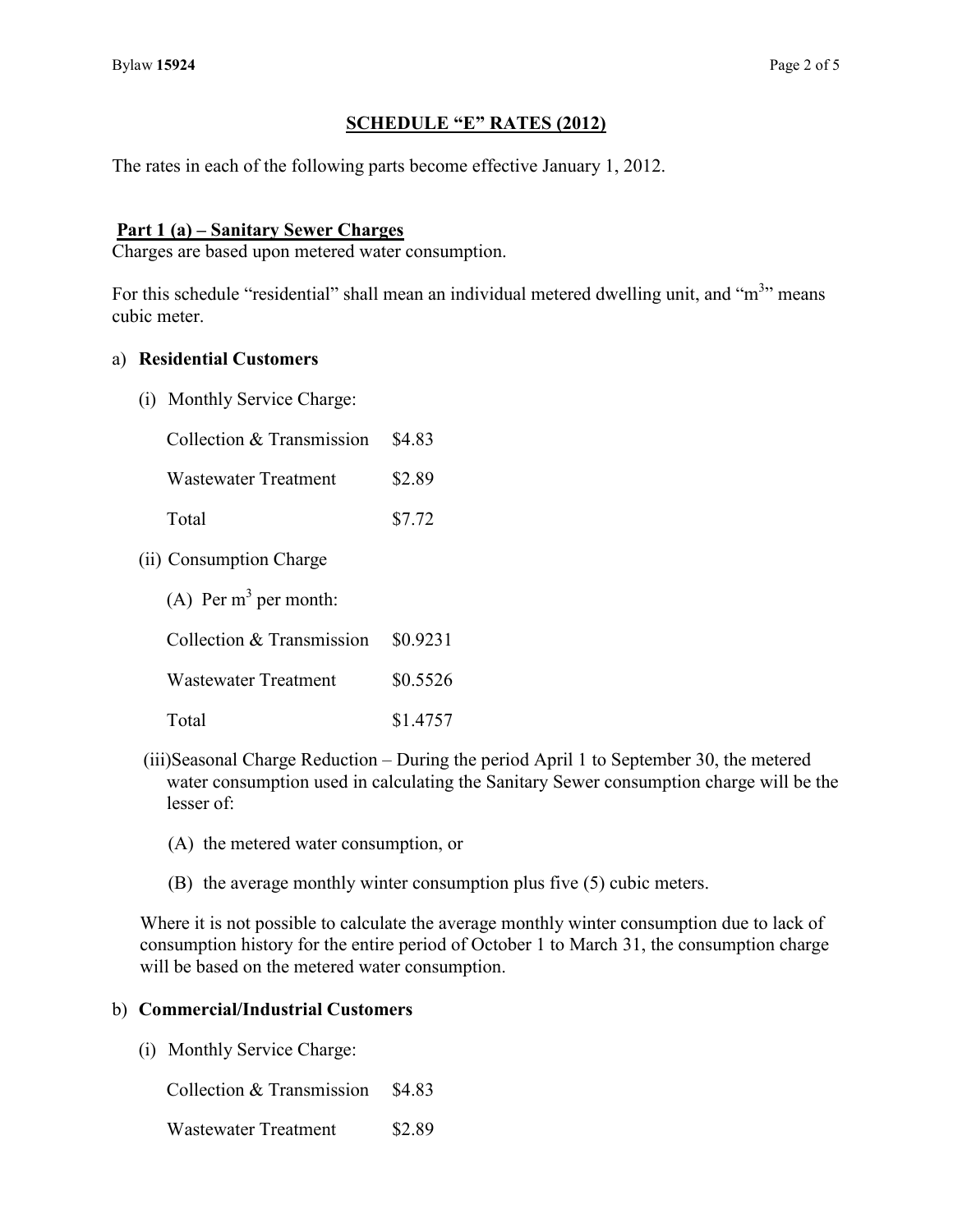Total \$7.72

- 
- (ii) Consumption Charge
	- (A) For the first  $10,000 \text{ m}^3$  per month:

| Collection & Transmission | \$0.9231 |
|---------------------------|----------|
|---------------------------|----------|

Wastewater Treatment \$0.5526

Total \$1.4757

(B) Over  $10,000 \text{ m}^3$  per month:

Collection  $&$  Transmission  $$0.7142$ 

Wastewater Treatment \$0.4275

- Total \$1.1417
- $(C)$  Over 100,000 m<sup>3</sup> per month sewer usage charges for the largest customers (greater than 100,000 m3 per month) will be negotiated with the Manager, subject to final approval by City Council.
- c) Treatment of wastewater not transmitted through the City owned sewerage system: cost per  $m<sup>3</sup>$  $\frac{3}{50.70}$
- d) Transmission of wastewater through the City owned sewerage system: cost per  $m<sup>3</sup>$ \$0.18
- e) Service calls for investigating and releasing of plugged sewer. \$233.42

## **Part 1 (b) – Land Drainage Charges**

Charges are based upon property size, the intensity of development, a runoff coefficient in relation to the land zoning, and a city-wide monthly rate. Charges are calculated as follows:

A x I x R x rate  $=$  land drainage utility charge

where:

| A is: | $\sim$ $\sim$ | the area of property $(m2)$ , and                                          |
|-------|---------------|----------------------------------------------------------------------------|
|       | $\sim$        | the proportion of building lot area attributable to each unit for multiple |
|       |               | units sharing a single building or property.                               |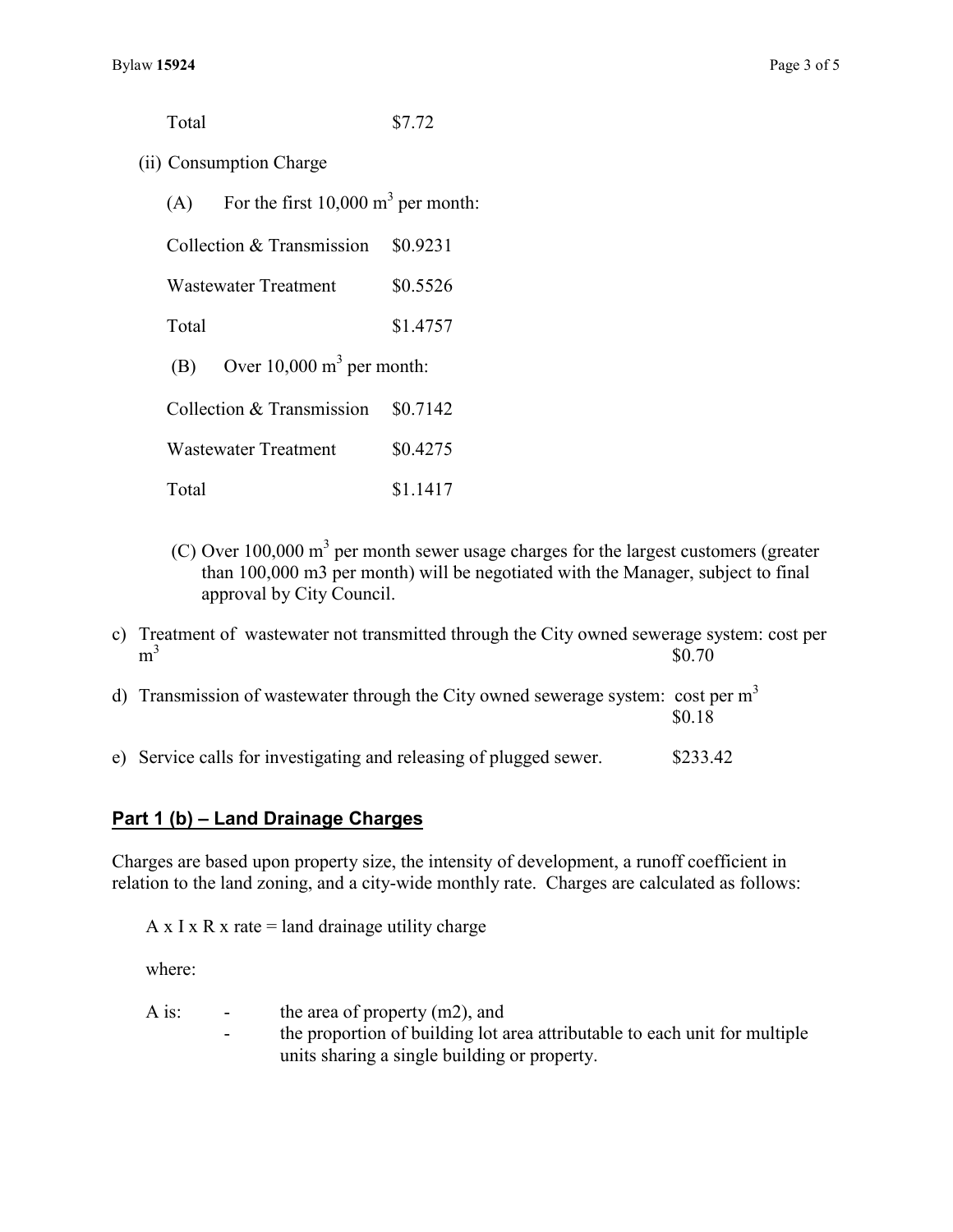I is: - the development intensity factor of 1.0, except for properties where owners have demonstrated under Sections 35.1(2) and 35.1(3) that they contribute significantly less storm water runoff per property area to the City's land drainage systems during rainfalls than other similarly zoned properties.

|      | the runoff coefficient based on the |
|------|-------------------------------------|
|      | following land zoning:              |
| R    | Land Zoning                         |
| 0.20 | A, AG, RR                           |
| 0.30 | AP, US (schools)                    |
| 0.50 | RF1, RF2, RF3,                      |
|      | RF4, RMH, IH, MA, AGU               |
| 0.65 | RSL, RF5, RF6, RA7, RPL             |
| 0.75 | RA8, US (except schools), PU        |
| 0.90 | RA9, RMX, CNC,                      |
|      | CSC,CB1,CHY,CO,IB,IM,AGI,DC         |
| 0.95 | CB2,CMX                             |
|      |                                     |

"rate" is: - the monthly rate of \$0.026375 per m2.

## **Part 2 – Hauled Wastewater**

- a) 15.04 per axle (excluding the first steering axle), and
- b) Wastewater having a settleable solids concentration greater than 100 ml/L shall be charged twice the rate indicated in clause (a).

## **Part 4(a) – Wastewater Overstrength Surcharge**

The Overstrength surcharge for each kilogram of surchargeable matter per cubic meter of wastewater that exceeds the concentration indicated for that matter, in Column A of Schedule "D" annexed to Bylaw 9675 shall be:

- a) 34.61 cents for Biochemical Oxygen Demand (B.O.D.),
- b) 34.61 cents for Chemical Oxygen Demand (C.O.D.),
- c) 30.27 cents for oil and grease,
- d) 2.88 dollars for phosphorous,
- e) 31.42 cents for suspended solids, and
- f) 73.51 cents for total kjeldahl nitrogen.

## **Part 4(b) – Wastewater Overstrength Additional Surcharge**

The additional Overstrength surcharge for each kilogram of surchargeable matter per cubic meter of wastewater that exceeds the concentration indicated for that matter, in Column B of Schedule "D" annexed to Bylaw 9675 shall be:

- a) 34.61 cents for Biochemical Oxygen Demand (B.O.D.)
- b) 34.61 cents for Chemical Oxygen Demand (C.O.D.),